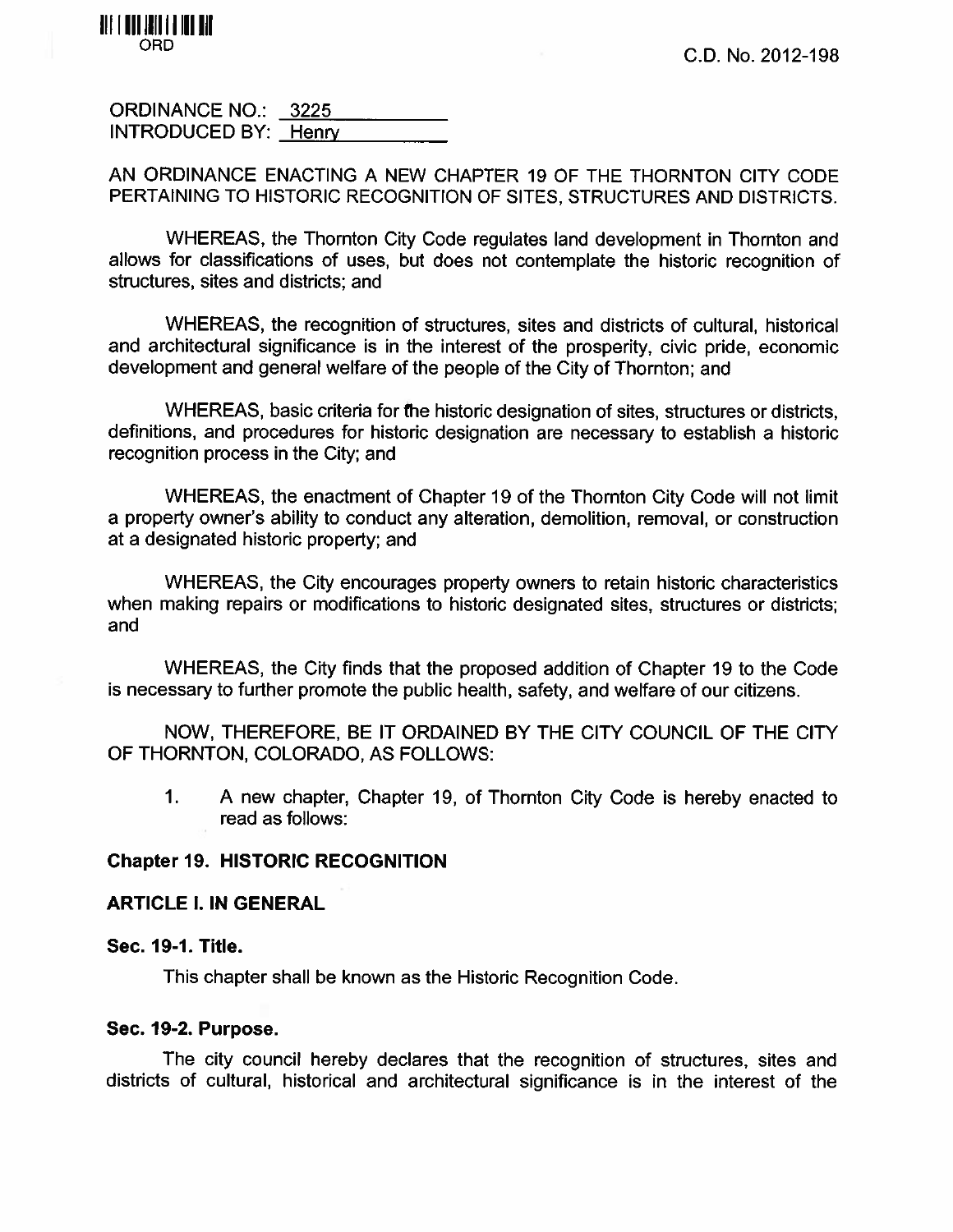prosperity, civic pride, economic development and general welfare of the people of the City of Thornton.

#### Sec. 19-3. Definitions.

The following words, terms and phrases, when used in this chapter, shall have the meanings ascribed to them in this section, except where the context clearly indicates <sup>a</sup> different meaning:

Historic district means <sup>a</sup> geographically definable area that has been designated as such by the city because of its historic significance and importance to the community. <sup>A</sup> historic district includes <sup>a</sup> concentration, linkage or continuity of sites, buildings, structures and/or physical features. A district is related by <sup>a</sup> pattern of either physical elements or social activities. A term "district" may include neighborhood, agricultural or commercial districts.

Improvement means any building, structure, place, work of art or other object constituting a physical betterment of real property or any part of such betterment.

Landmark means a property or structure designated by resolution of the city council, that is worthy of rehabilitation, restoration and preservation because of its cultural, architectural and/or historical significance to the City.

Site means a specific location or place which may or may not have structures or improvements located upon it.

Structure means that which is built or constructed, an edifice or building of any kind, or any piece of work artificially built up or composed of parts joined together in some definite manner.

### Secs. 19-4 — 19.41. Reserved.

### ARTICLE IL HISTORIC DESIGNATION

#### Sec. 19.12. Criteria for historic designation.

(a) General historic designation. Properties receiving historic designations should be at least fifty years old except as otherwise provided herein and possess architectural, social, archeological, or geographical/environmental importance.

(b) Additional criteria for historic districts. Properties that do not contribute to the significance of the historic landmark district may be included within the boundaries, as long as the noncontributing elements do not noticeably detract from the district's sense of time, place and historic development.

(c) State or National Register listing recognition. Any site listed on the Colorado State Register of Historic Properties or National Register of Historic Places shall be deemed to qualify for local designation under this chapter, but shall not be locally designated until an application for designation is filed and processed pursuant to this chapter.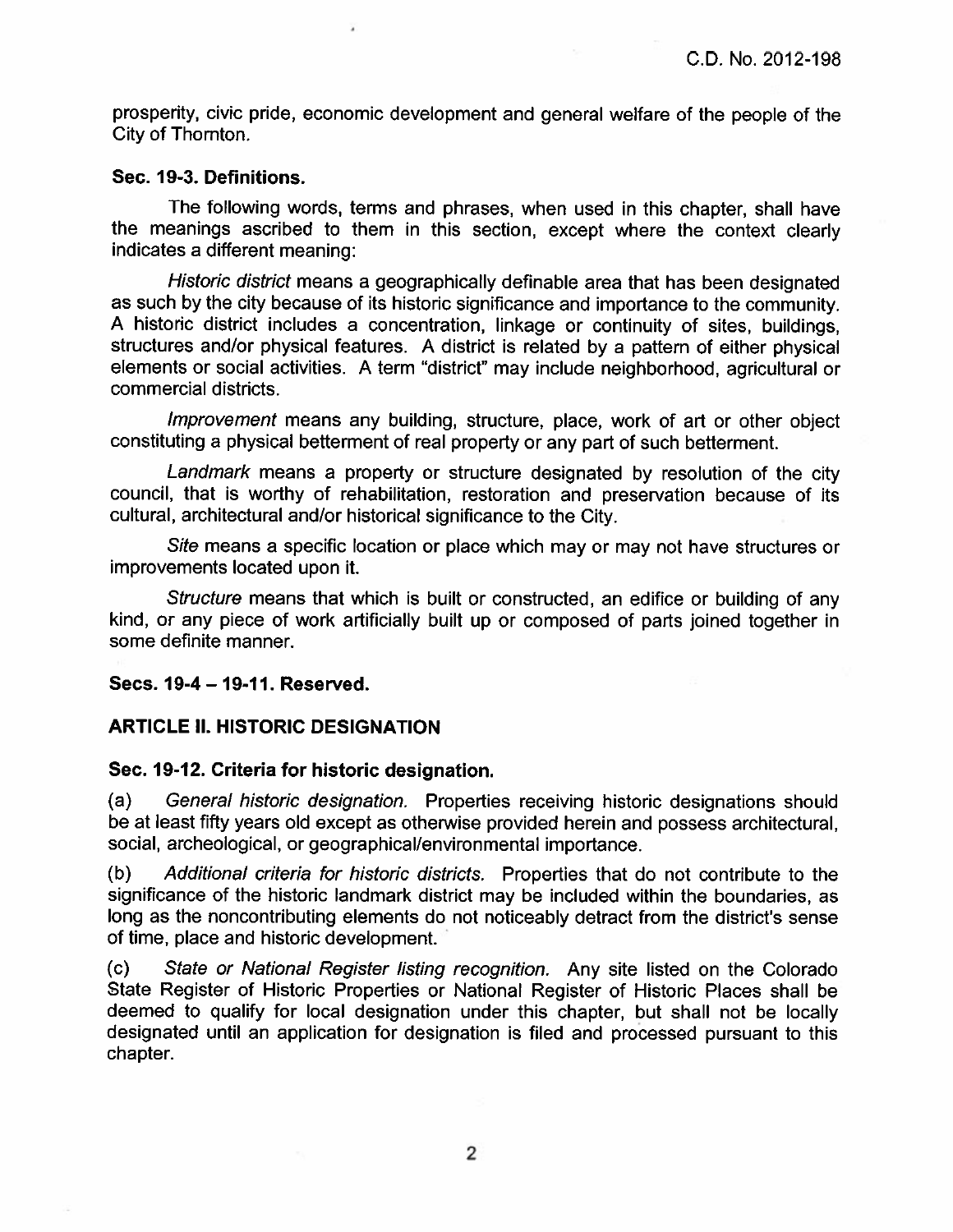# Sec. 19-13. Historic designation nomination.

(a) Nominations for historic designation shall be made on a form designated by the City. Nominations may be submitted by the owners of record of the nominated property or structure, the city council, the city staff, or any other person or organization.

(b) Upon nomination, the city shall contact the owner of record of all nominated property and secure the consent of the owner to such designation.

- (1) A nomination for a historic landmark or site shall not be considered until all owners have consented to such designation.
- $(2)$  The boundaries of a proposed historic district shall be modified to exclude any properties where the owner has not consented to such designation.

(c) Once the required property owner's consent to the nomination has been received by the City, TASHCO shall consider the application and make <sup>a</sup> formal recommendation to city council. Written notice of the date, time, and place of the TASHCO public meeting to consider the application shall be sent by first class mail at least ten days prior to the public meeting to the applicant and all

(d) In addition to considering the report and recommendation from city staff, TASHCO may request input from members of other city boards and commissions, or other professionals with expertise in subject matter relevant to

(e) At the specified public meeting, TASHCO shall review the application to make <sup>a</sup> determination as to whether the nominated property, site or area meets the criteria of<br>Section 19-12 for historic designation. TASHCO shall recommend approval, approval with conditions, or denial of the application for designation and shall forward its recommendation to the city council.

# Sec. 19-14. Historic designation.

(a) Upon receipt of <sup>a</sup> recommendation from TASHCO and pursuant to the procedures set forth herein, the city council may, by resolution:

- (1 ) Designate as <sup>a</sup> landmark an individual structure or other feature or an integrated group of structures and features on <sup>a</sup> single site having cultural, architectural or historical significance.
- (2) Designate as <sup>a</sup> historic district an area containing <sup>a</sup> number of structures having cultural, architectural or historical significance.

(b) The city council shall make its decision on an application for historic designation based on the recommendation of TASHCO, staff reports, and other evidence presented, and on findings that the application meets the req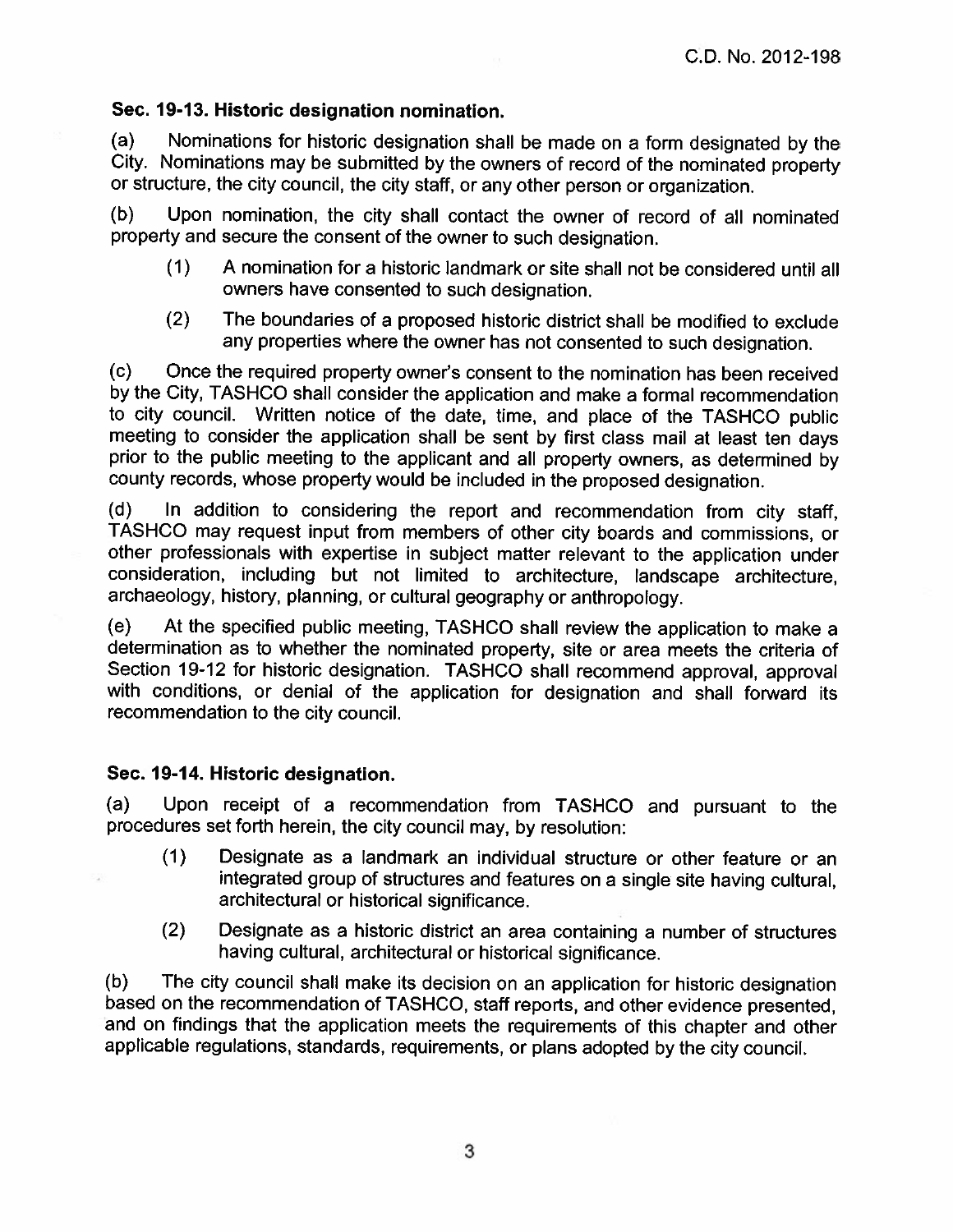(c) Any designation resolution shall include <sup>a</sup> description of the characteristics of the landmark or historic district which justify its designation, and a description of the particular features that should be preserved, and shall include a legal description of the location and boundaries of the landmark site or historic district.

(d) The designation resolution may also include recommendations to encourage the preservation and enhancement of the designated landmark or historic district.

(e) The city council shall approve, approve with conditions, or deny an application for historic designation by resolution. The decision of the council shall be considered final.

(0 If the historic designation is approved or approved with conditions by the city council, <sup>a</sup> copy of the resolution shall be provided to all owners of record of the structure or site, or in the historic district.

(g) Any historic marker provided by the city should be installed in <sup>a</sup> location such that it is clearly visible from <sup>a</sup> public street.

## Sec. 19-15. Historic property preservation.

Owners of historic landmarks and owners of properties located within <sup>a</sup> historic district are encouraged to retain the historic characteristics when carrying out any maintenance, repair, construction, alteration, removal, relocation or demolition.

- 2. If any portion of this ordinance is held to be unconstitutional or invalid for any reason, such decision shall not affect the constitutionality or validity of the remaining portions of this ordinance. City Council hereby declares that it would have passed this ordinance and each part hereof irrespective of the fact that any one part be declared unconstitutional or invalid.
- 3. All other ordinances or portions thereof inconsistent or conflicting with this ordinance or any portion hereof are hereby repealed to the extent of such inconsistency or conflict.
- 4. The repeal or amendment of any provision of the Code by this ordinance shall not release, extinguish, alter, modify, or change in whole or in part any penalty, forfeiture, or liability, either civil or criminal, which shall have been incurred under such provision, and each provision shall be treated and held as still remaining in force for the purpose of sustaining any and all proper actions, suits, proceedings, and prosecutions for the enforcement of the penalty, forfeiture, or liability, as well as for the purpose of sustaining any judgment, decree, or order which can or may be rendered, entered, or made in such actions, suits, proceedings, or prosecutions.
- 5, This ordinance shall take effect upon final passage.